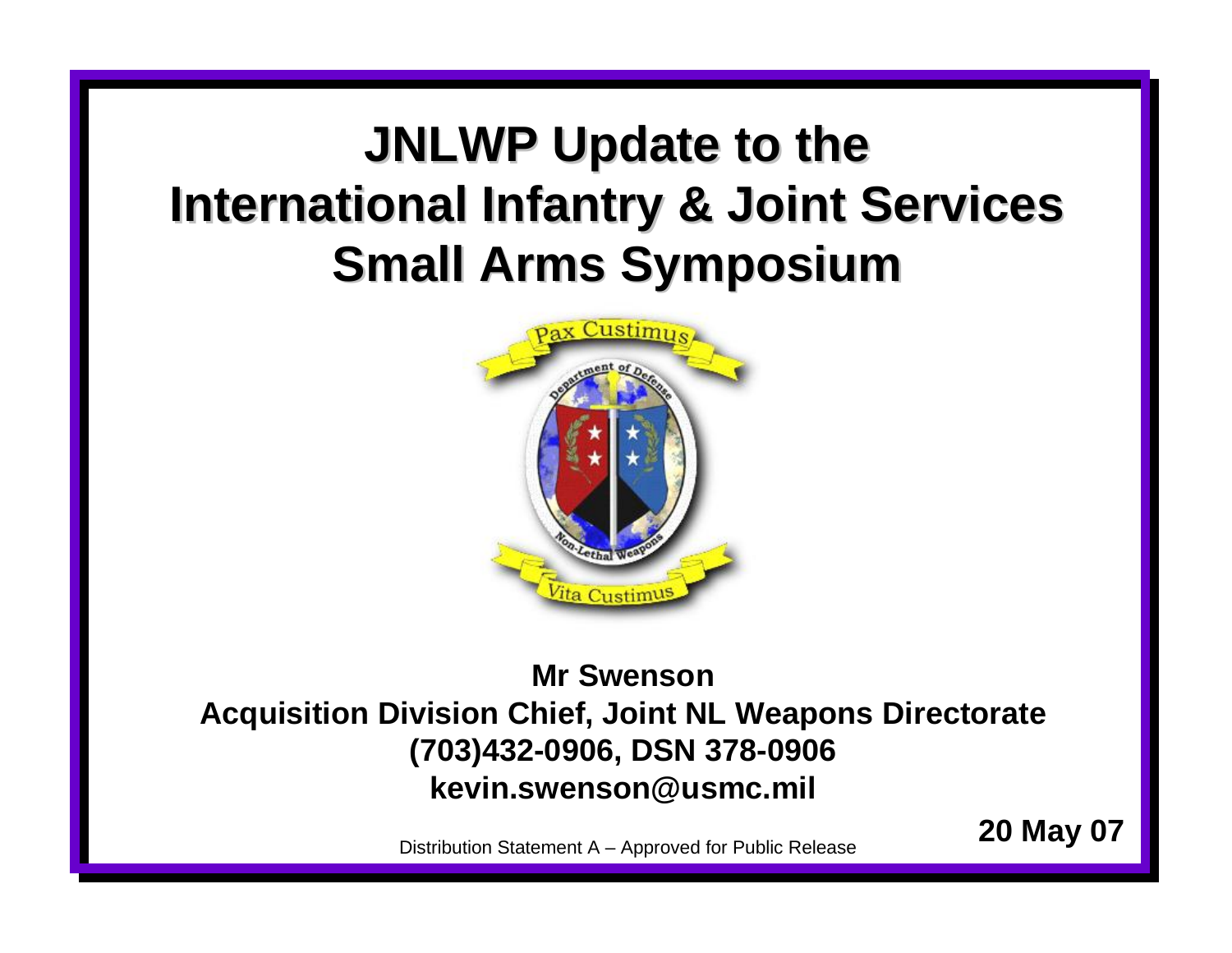# **JSSAST Symposium**

- •Combined with JNLWP's Joint Integration Program (JIP)
- •JNLWP Attendance
- • Wednesday Live Fire Demonstration:
	- Weapons: H&K (XM-320), Milkor (M32), CMore (MASS), Beretta (CKER), Metal Storm (MAUL), FN-303 Less Lethal Launcher,
	- NL Munitions: Rheinmetall (Nico) BTV-1 Flash Bang Grenade, Taser XREP, BE Meyers, N Light & Thales Laser Dazzlers, BAE Extended Range Blunt Impact / Marking Munitions, CSI – 12 Gauge / 40mm Warning Munitions, etc..
- Thursday Non-Lethal Breakout Panel
	- 1050-1230
- •Friday – JIP Meeting here at the Fairmont

### **LETHAL / NON-LETHAL INTEROPERABILITY!**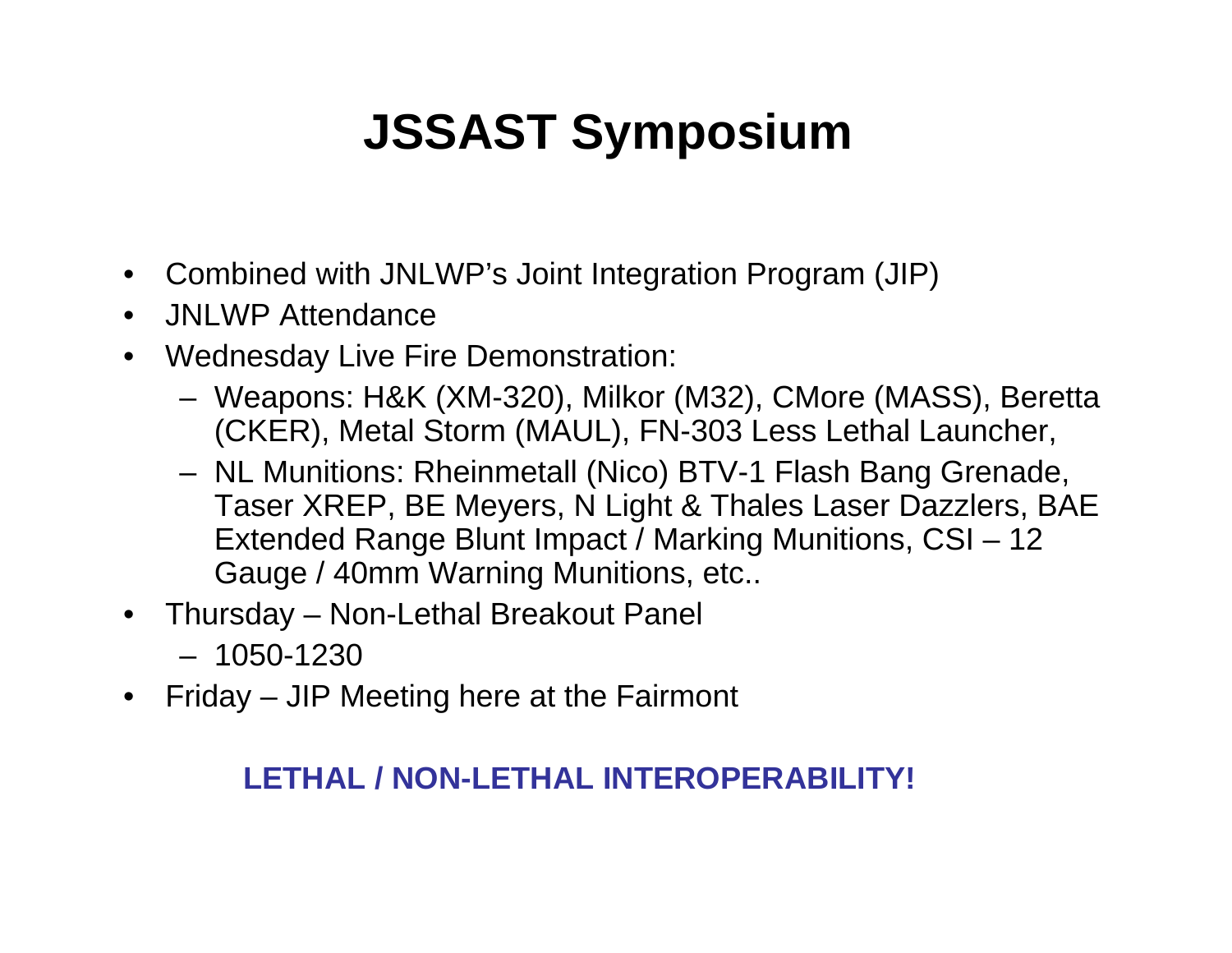### **Prioritized DoD NL Capability Gaps (Top 10 of 36)**

### *Top Ten Tasks*

- **1) Stop Vehicle (small, confined, single)**
- **2) Stop Vehicle (medium, confined, single)**
- **3) Stop Vehicle (large, confined, single)**
- **4) Stop Vessel (small, co nfined, single, [friendly anchored])**
- **5) Suppress Individuals (confined, single/few)**
- **6) Suppress Individuals (open, many)**
- **7) Stop Vessel (small, open, single, [friendly underway])**
- **8) Den y Access into/out of an area to individuals (confined, single/few/ many)**
- **9) Den y Access into/out of an area to individuals (open, single/few/ man y)**
- **10) Move Individuals through an area (open, many)**

| . vu<br>p 10 of 36)   |                 | <b>UNIIILY VUPU</b>                      |                       |  |
|-----------------------|-----------------|------------------------------------------|-----------------------|--|
| <b>CP TASKS</b>       |                 |                                          |                       |  |
| • Deny<br><b>Move</b> |                 |                                          |                       |  |
| <b>Disable</b>        |                 |                                          | <b>CM TASKS</b>       |  |
| • Suppress            |                 | <b>Stop Vehicle</b>                      |                       |  |
|                       |                 | • Disable Vehicle                        |                       |  |
|                       |                 | • Stop Vessel                            |                       |  |
|                       |                 | • Disable Vessel                         |                       |  |
|                       |                 | <b>Stop Arcft on Ground</b>              |                       |  |
|                       |                 | <b>Disable Arcft on</b><br>Ground        |                       |  |
|                       |                 |                                          | • Divert Arcft in Air |  |
|                       |                 | <b>Deny Access to</b><br><b>Facility</b> |                       |  |
| <b>CBA Membership</b> |                 |                                          |                       |  |
| J2/J3/J8              | <b>PACOM</b>    | <b>USA</b>                               | <b>JNLWD</b>          |  |
| <b>JFCOM</b>          | <b>CENTCOM</b>  | <b>USCG</b>                              | <b>OSD AT&amp;L</b>   |  |
| <b>EUCOM</b>          | <b>STRATCOM</b> | <b>USMC</b><br><b>USN</b>                | *HECOE                |  |
|                       | <b>NORTHCOM</b> |                                          |                       |  |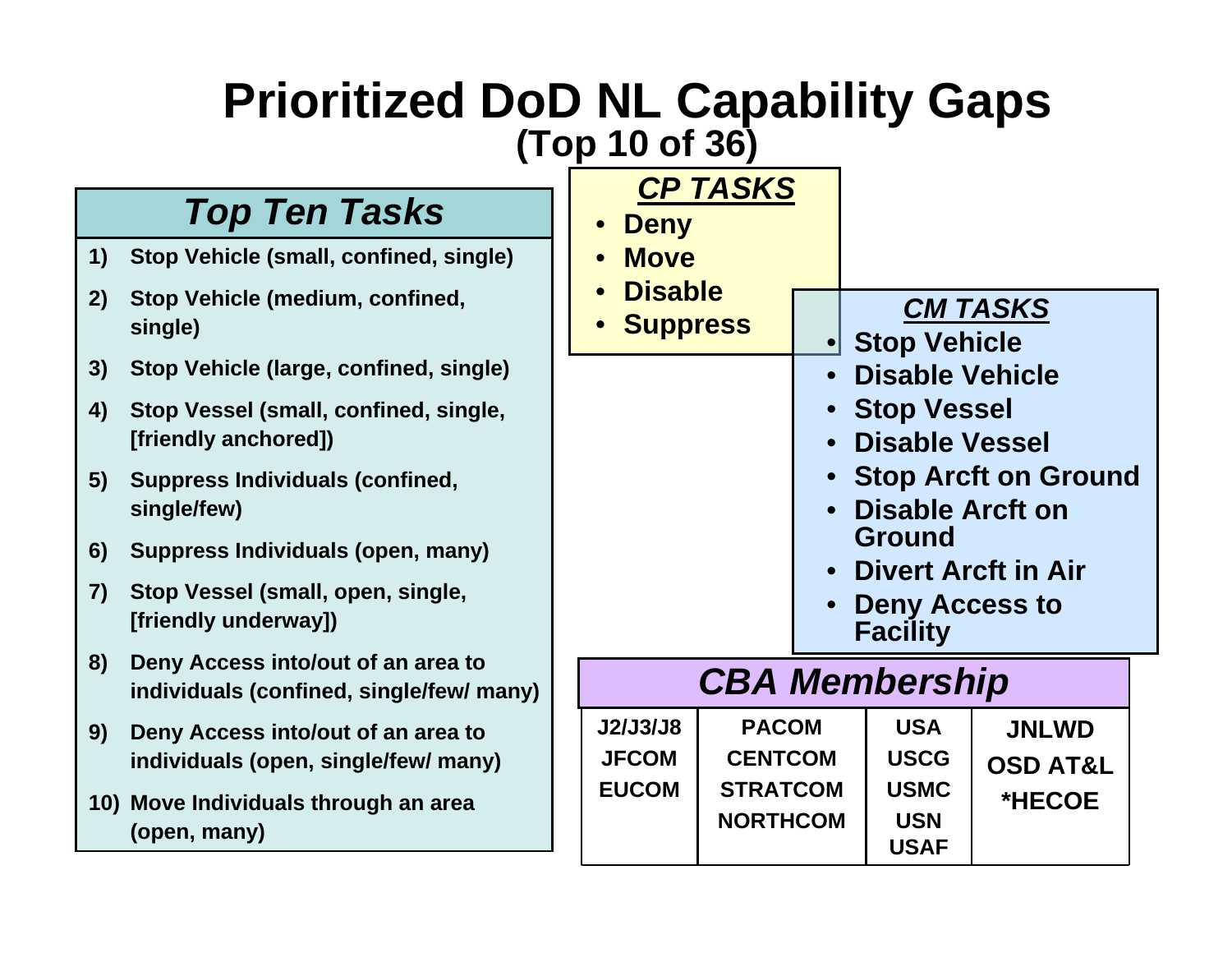## **Current Acquisition Programs**

#### **Counter Personnel - Developmental Threshold Range At / Below 100M**



#### **Counter Personnel - Developmental Threshold Range At / Below 300M**





**Joint Non-Lethal Warning Munitions Airburst Non-Lethal Munition**

### **Counter Material**



**Vehicle Lightweight Arresting Device Net & Remote Deployment Device**





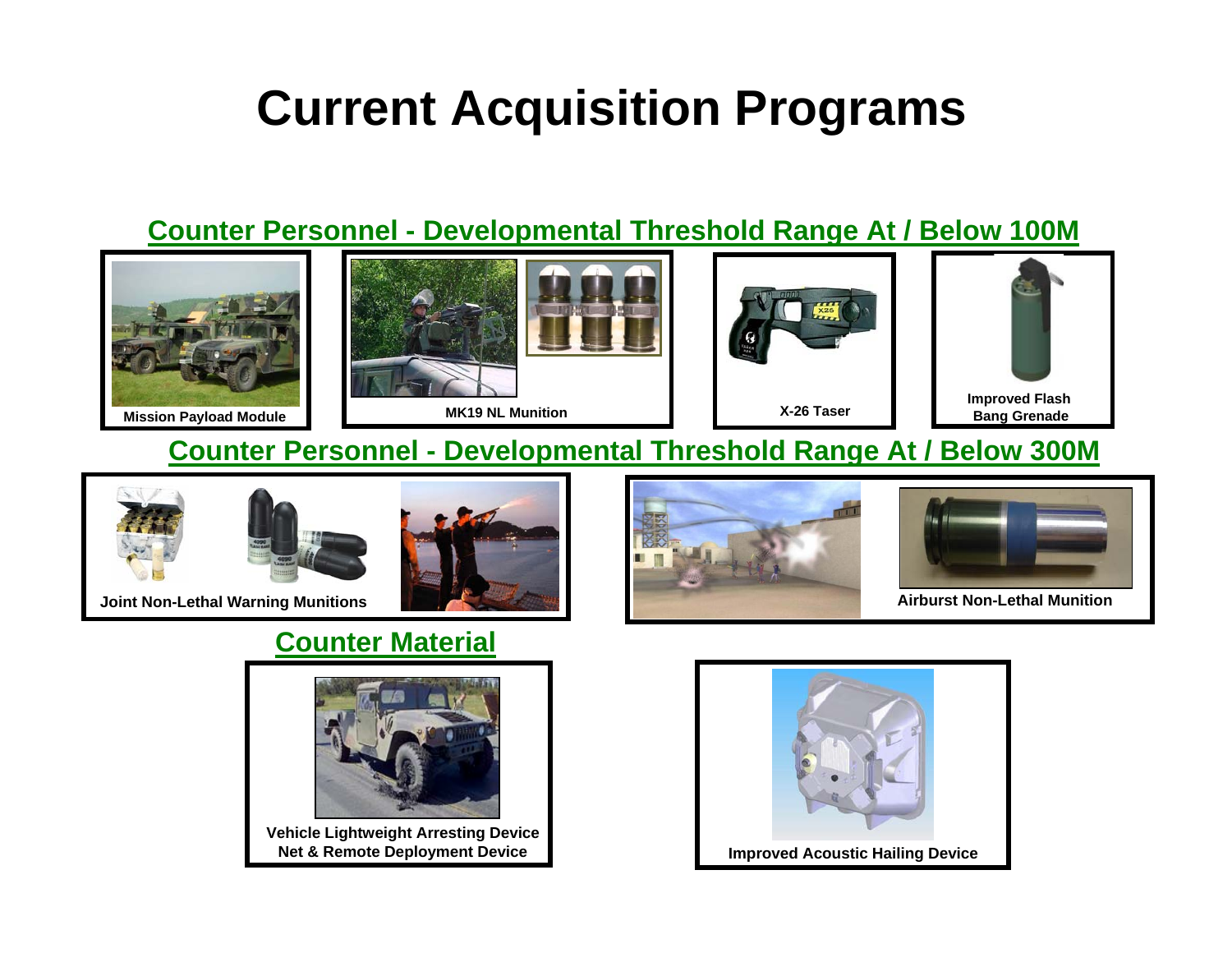# **Joint Integration Program (JIP)**

#### **Description:**

A Forum established to Coordinate a Comprehensive Program that Maintains State-of-the-Art NLCS for each Service through Product Demonstrations, Sharing Lessons Learned and Evaluating COTS Products for Potential Inclusion into Service NLCSs.

#### **Recent Accomplishments:**

- Last Semi-Annual JIP Meeting @ Nellis AFB, CA (Nov 07)
- ❖ Next Meeting 23 Mar here
- Munitions Testing Standardization MOA (In Coord.)

#### **Ongoing Projects:**

- Evaluate Re-usable 40mm Training Rounds (USA)
- Evaluate Portable Entanglement Device (USCG)
- Launch cup w/ Adapters for two Shotguns and User Evaluation (USAF)
- Extended Range (500-1000 Meters) Warning Munitions (USN)

#### **Future Activities:**

- Evaluating FY09 Candidate Submissions
- Next Semi-Annual Meeting TBD (Maritime Venue?)

**JNLWD Lead, USMC, USA, USN, USCG, USAF Voters and SOCOM Interest**

#### **Industry Contact** – **Doug Esposito, American Systems**

**douglas.esposito@americansystems.com**

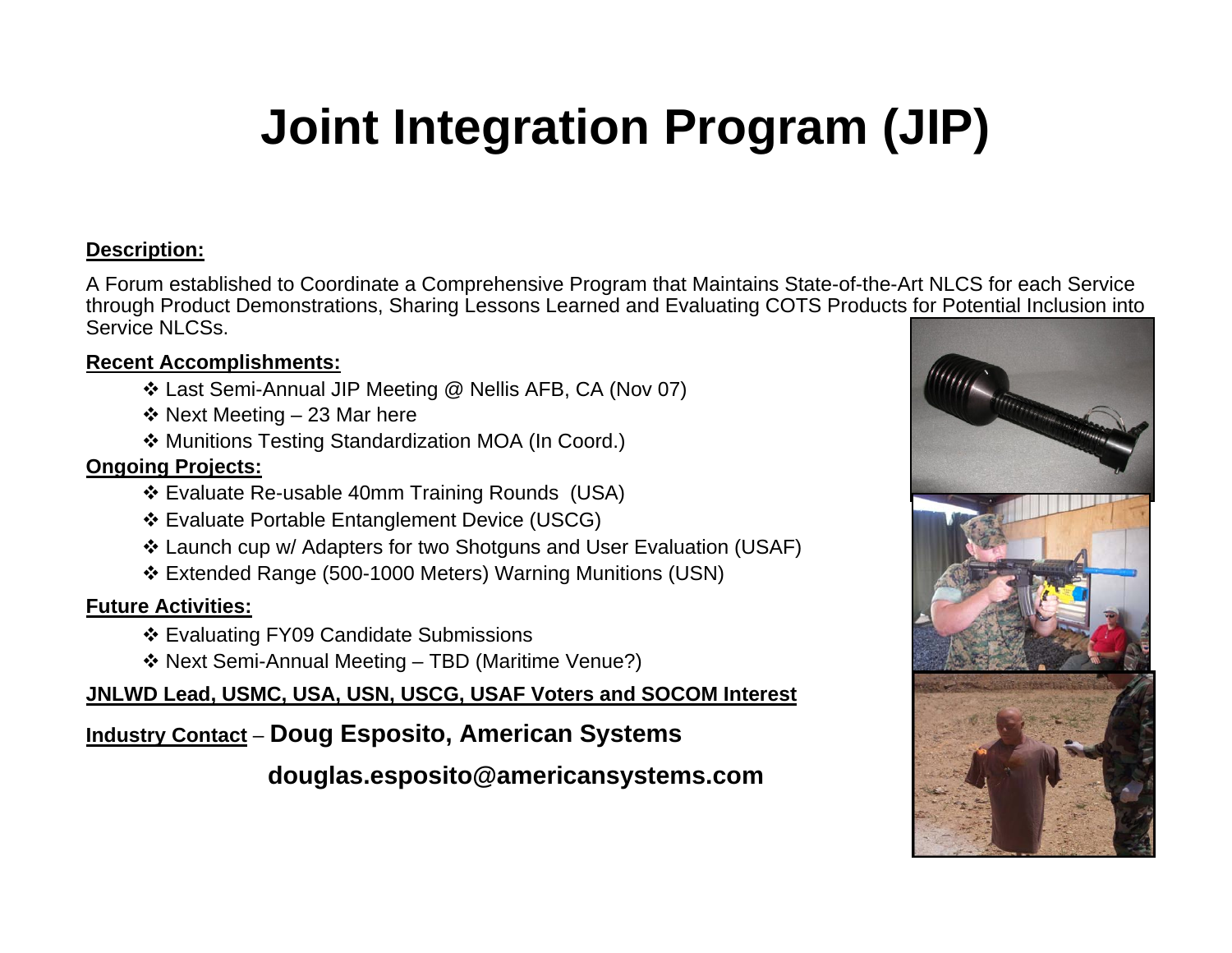## **Less Lethal Technologies**



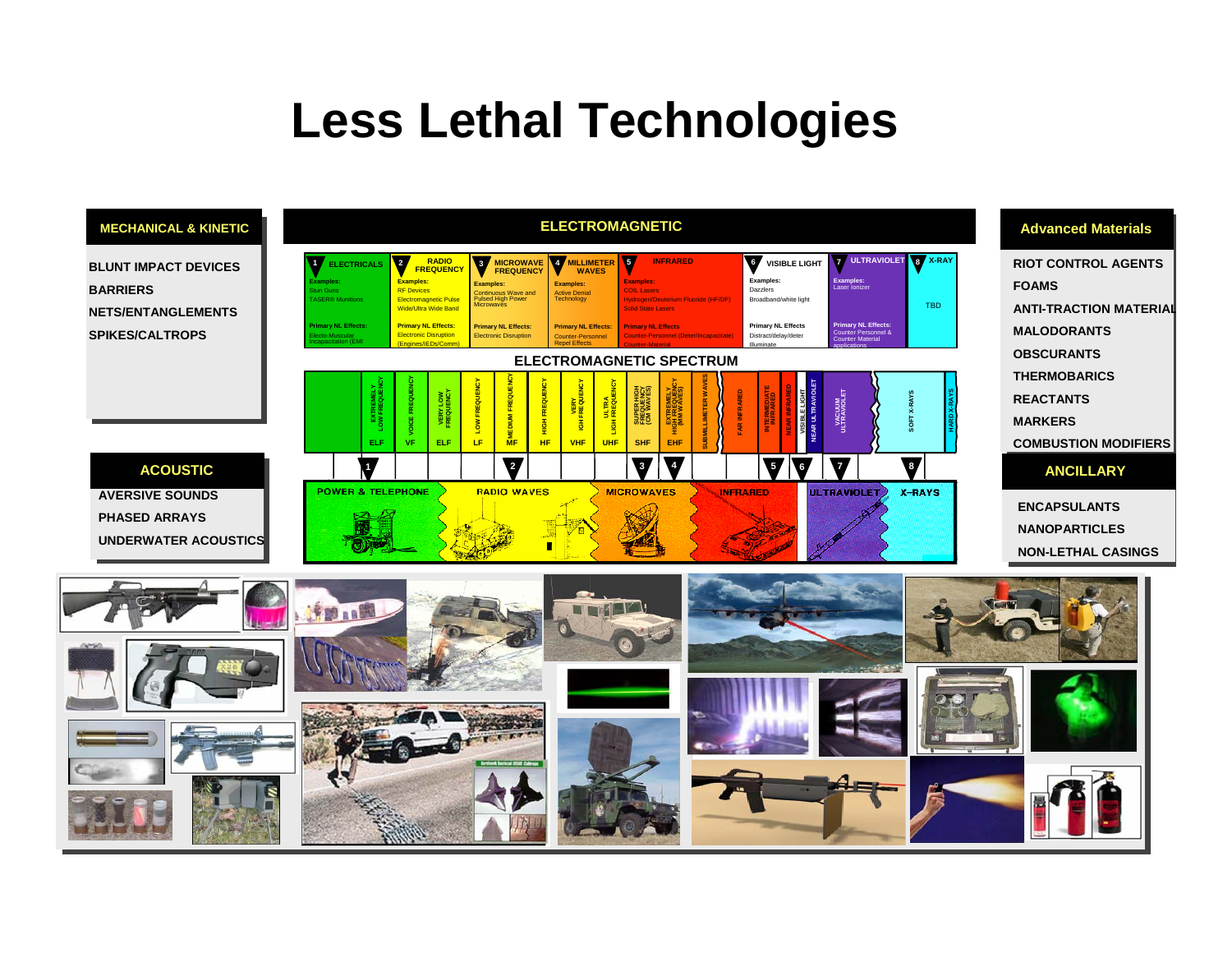# **JNLWP FY09 Technology BAA**

- $\bullet$  Non-lethal focus areas (in priority order):
	- 1) Vessel stopping
	- 2) Clear a space without entry
	- 3) Divert aircraft
	- 4) Individual and crowd behavior
	- 5) Human effects/effectiveness and safety thresholds of NL stimuli
	- 6) Stimulating academia to promote NLW applied research
	- 7) Advanced materials and payloads
- •Release Date: (Est.) 30 May 08
- •Close Date: 30 Jun 08
- • Website:
	- https://www.jnlwp.com/admin/solicitations.asp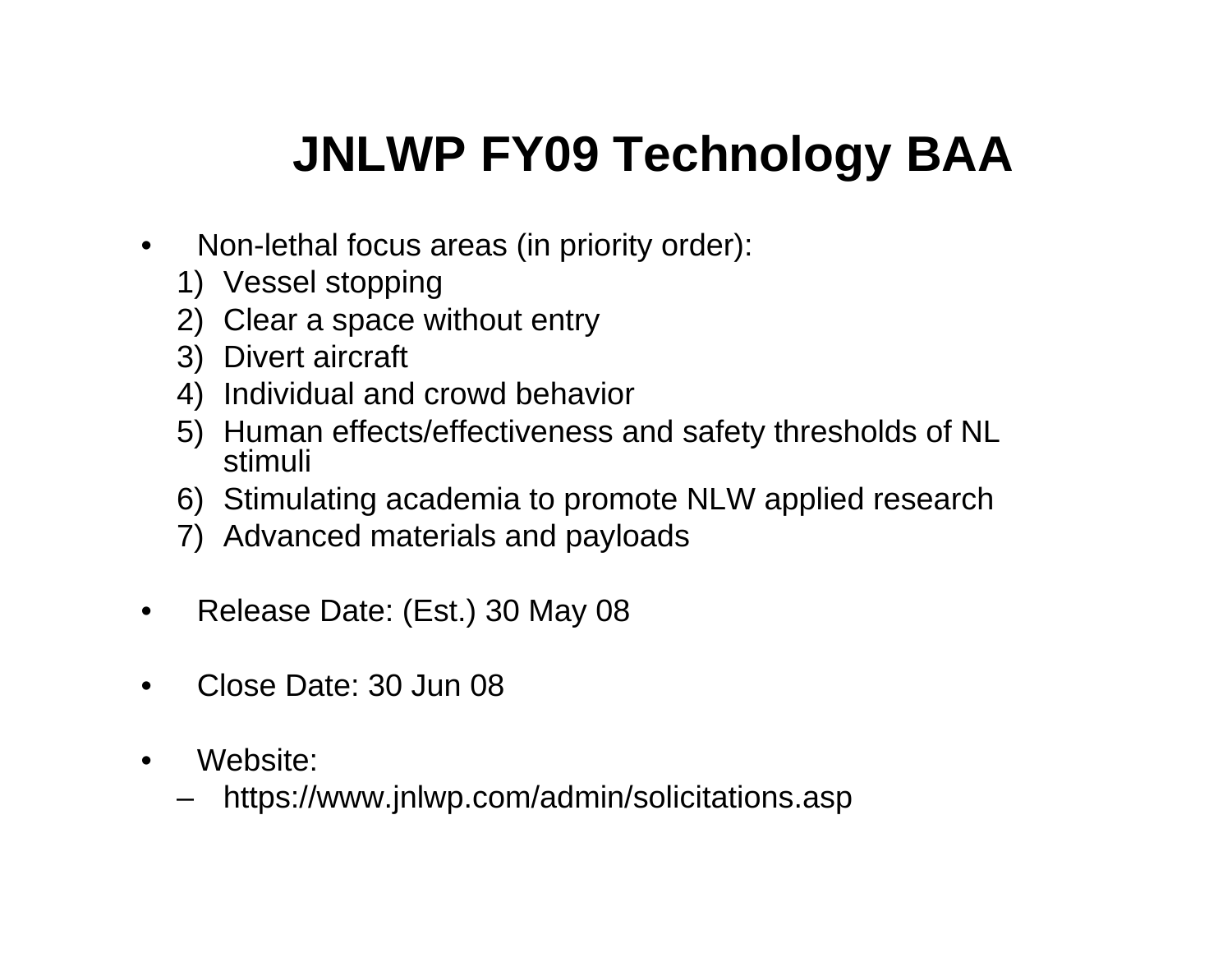# **JNLWP Education Opportunities**

- **EDUCATION** 
	- – **Pennsylvania State University on-line course: NON-LETHAL WEAPONS: POLICIES, PROCEDURES AND TECHNOLOGIES CERTIFICATE**
	- **Hart Committee www.fayette.psu.edu/ccps – application form available online**
	- and the state of the **JNLWD Point of Contact – LCDR (USN) Cabot Aycock, cabot.aycock@usmc.mil**
- **WEBSITE – https:/www.jnlwp.com JNLWD Point of Contact – Teresa Ovalleteresa.ovalle@usmc.mil**